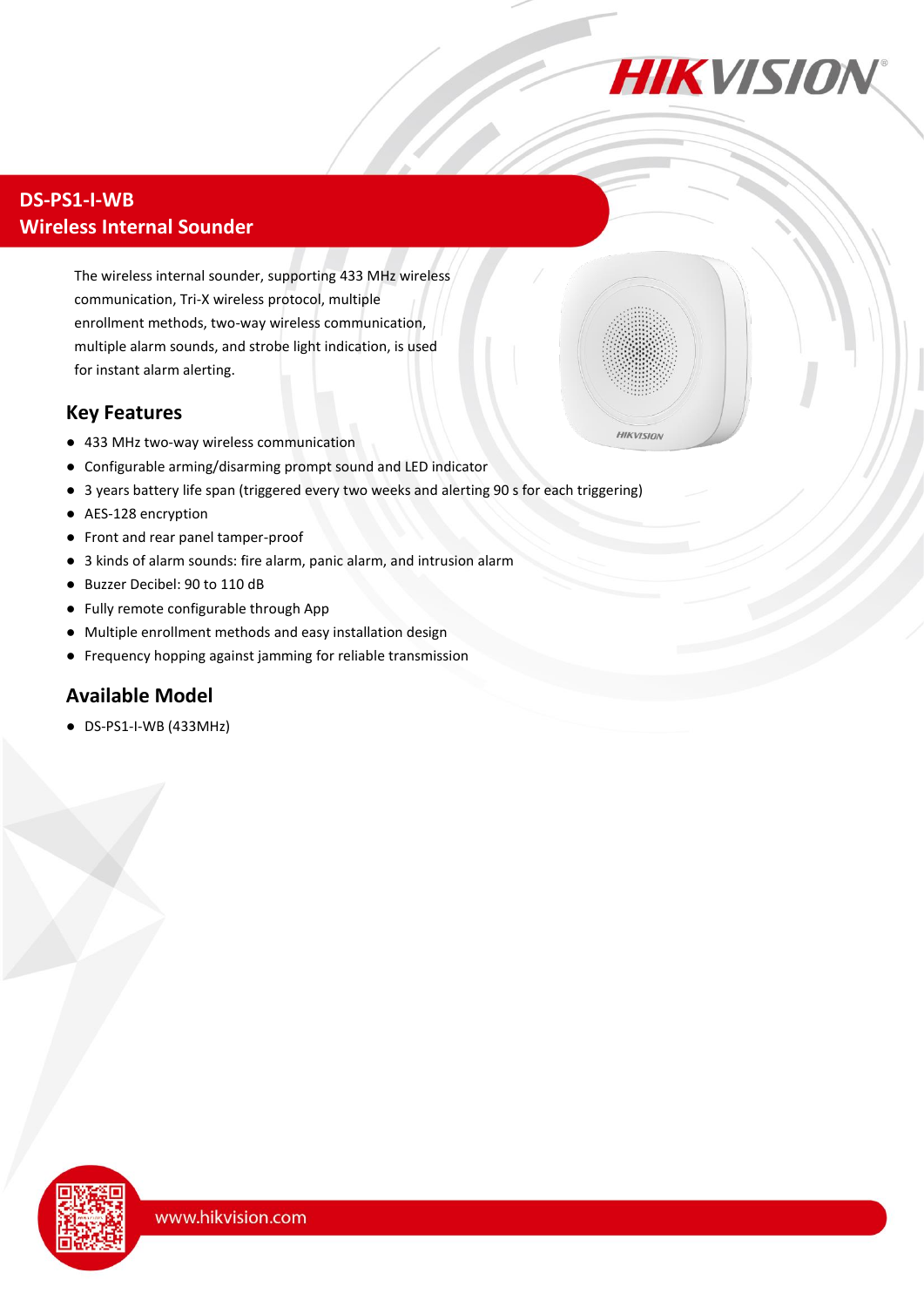

| <b>Model</b>            |                                     | DS-PS1-I-WB                        |
|-------------------------|-------------------------------------|------------------------------------|
| <b>RF</b>               | Frequency                           | 433 MHz                            |
|                         | Modulation                          | 2GFSK                              |
|                         | Method                              | Two-way communication              |
|                         | RF encryption                       | AES-128                            |
|                         | RF distance                         | 900m (open area)                   |
| Electrical & battery    | Power                               | Battery                            |
|                         | Consumption                         | Static consumption: 30 to 40uA     |
|                         | Battery life span                   | 3 CR123A, 3 years in work status   |
|                         |                                     | (triggered every two weeks and     |
|                         |                                     | alerting 90 s for each triggering) |
| Interface and component | Power switch                        | Supported                          |
|                         | Tamper switch                       | Supported, Front and rear          |
|                         |                                     | tamper-proof                       |
|                         | Indicator                           | Indicator: Red/Green/Amber         |
|                         |                                     | Strobe light: Red/Blue             |
|                         | <b>Buzzer</b>                       | Decibel: 90 to 110 dB              |
| General                 | Operation temperature               | -10 °C to 55 °C (14 °F to 131 °F)  |
|                         | Operation humidity                  | 10% to 90% (no condensing)         |
|                         | Color                               | White                              |
|                         | Material                            | PC+ABS                             |
|                         | Dimension ( $W \times H \times D$ ) | 88×88×32 mm (3.46" ×3.46" × 1.26") |
|                         | Weight                              | 169.5 g (6.0 oz)                   |
|                         | Installation                        | Wall mounting                      |
| Approvals               | <b>FCC</b>                          | Supported                          |
|                         | CE/CB                               | Supported                          |
|                         | <b>RCM</b>                          | Supported                          |
|                         | Rohs/Reach/WEEE                     | Supported                          |